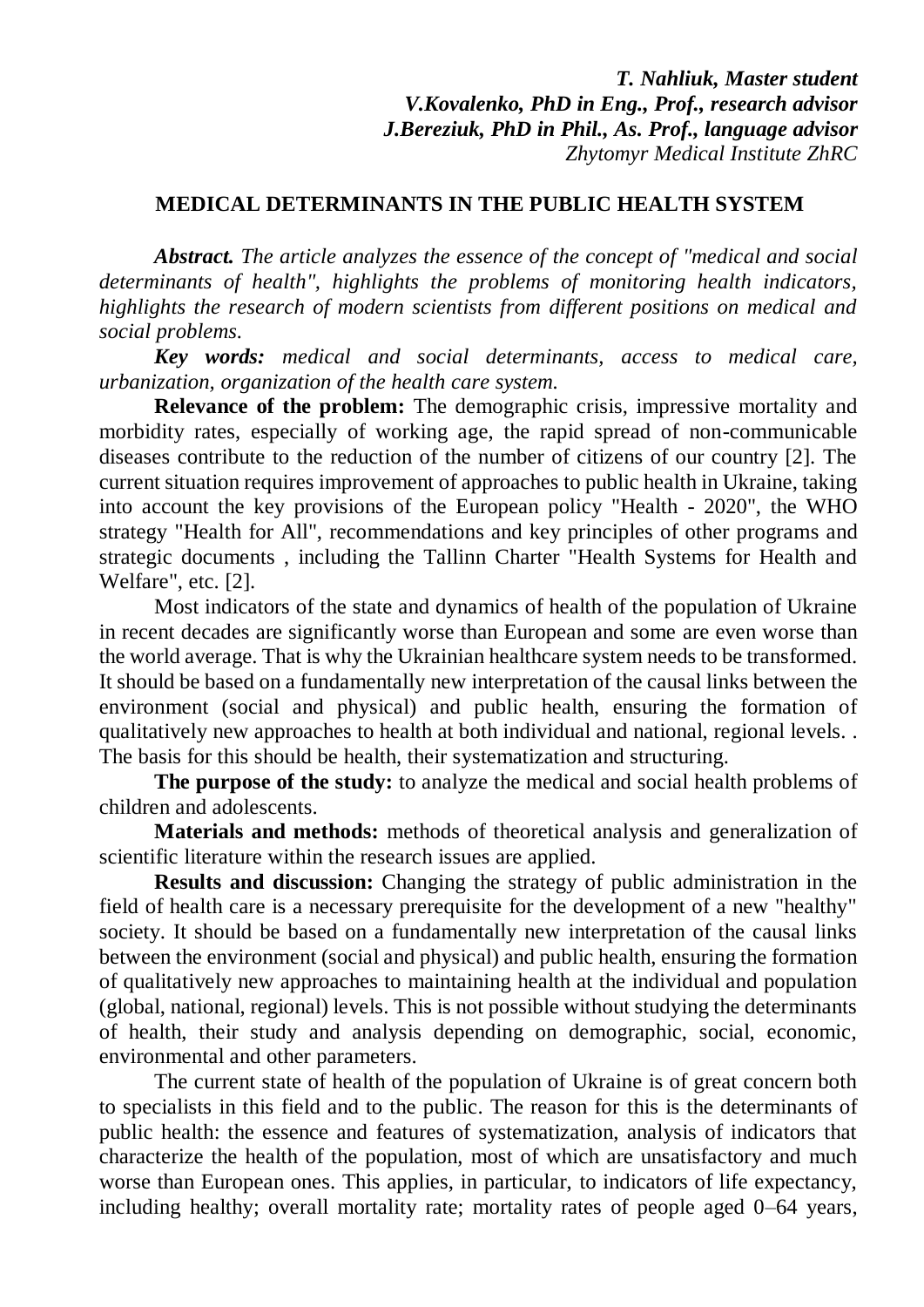including from diseases of the circulatory and digestive organs, malignant neoplasms; mortality and incidence of tuberculosis, incidence of HIV / AIDS and other infectious diseases. Unfortunately, this list is incomplete, it can be extended. Many indicators that characterize health risks at the population and individual levels are unsatisfactory. At the population level, these are, first of all, indicators of corruption, inflation, which leads to impoverishment of the population, reduction of funding for the medical sector, etc. Individual health risks remain high: smoking, alcohol, drugs, etc. However, the consumption of fruit is insufficient, there is a lack of physical activity.

A number of scientific works and researches are devoted to medical and social aspects of public health, its assessment and protection in Ukraine: S.V. Dudnyk, N.M. Levchuk, E.M. Libanova. A number of works related to the institutional provision of health care: A.M. Erina, I.V. Rozhkova and others. N.O. Ryngach examines public health through the prism of national security. T.O. Pidvysitska considers the health of the population in the context of the impact on economic growth. Methodical issues of public health assessment are researched in the works of I.V. Zhalinskaya. However, as already mentioned, the strategic direction of health research should be to find out the causal links between public health and the determinants that define it. There are not enough studies performed from this point of view in Ukraine. Among the recent foreign works in this direction are the works of J. Spijker, M. Marmot and R. Wilkinson, D. Raphael, R.R. Patil, D. Bradshaw, D. Kindig, and a study by the Commission on Social Determinants of the World Health Organization (WHO). At the same time, it is worth noting that there can be no unambiguous patterns of research on the determinants of health, as their structure, mechanism and degree of action differ both between countries and within them. Taking into account the radical changes in the political and socioeconomic situation in Ukraine, the analysis of health determinants is relevant from the standpoint of improving health policy [3].

A review of research conducted by medical and social scientists to identify the conditions under which children reach optimal levels of health and development has shown that the first years of life are a critical period during which the trajectories of health vulnerabilities are determined by a complex relationship between biological, genetic and environmental conditions. Thus, there are fundamental principles of optimal child development that apply to all people, regardless of language and culture [4].

The health of the younger generation is significantly affected by social factors, both at the personal, family, community and national levels. As the health itself and health behaviors are instilled in adolescence, lifestyle, as well as social determinants, affect adolescent health and are critical to the health of the entire population and the economic development of nations [5]. During adolescence, the developmental consequences of puberty and brain development lead to new behaviors and opportunities that are transferred to family relationships and education, including health. These transitions are changing children's perceptions of health and well-being, as well as changing by economic and social factors within the country, leading to inequality. A review of existing data on the impact of social determinants on the health of young people aged 10-24 and data from 34 environmental analyzes at the country level indicates that the most important determinants of adolescent health worldwide are structural factors such as national wealth, income inequality and access to education [6]. According to R. M. Viner and co-authors, in addition, safe and supportive families, safe schools, along with a positive approach and like-minded peers, are crucial to enabling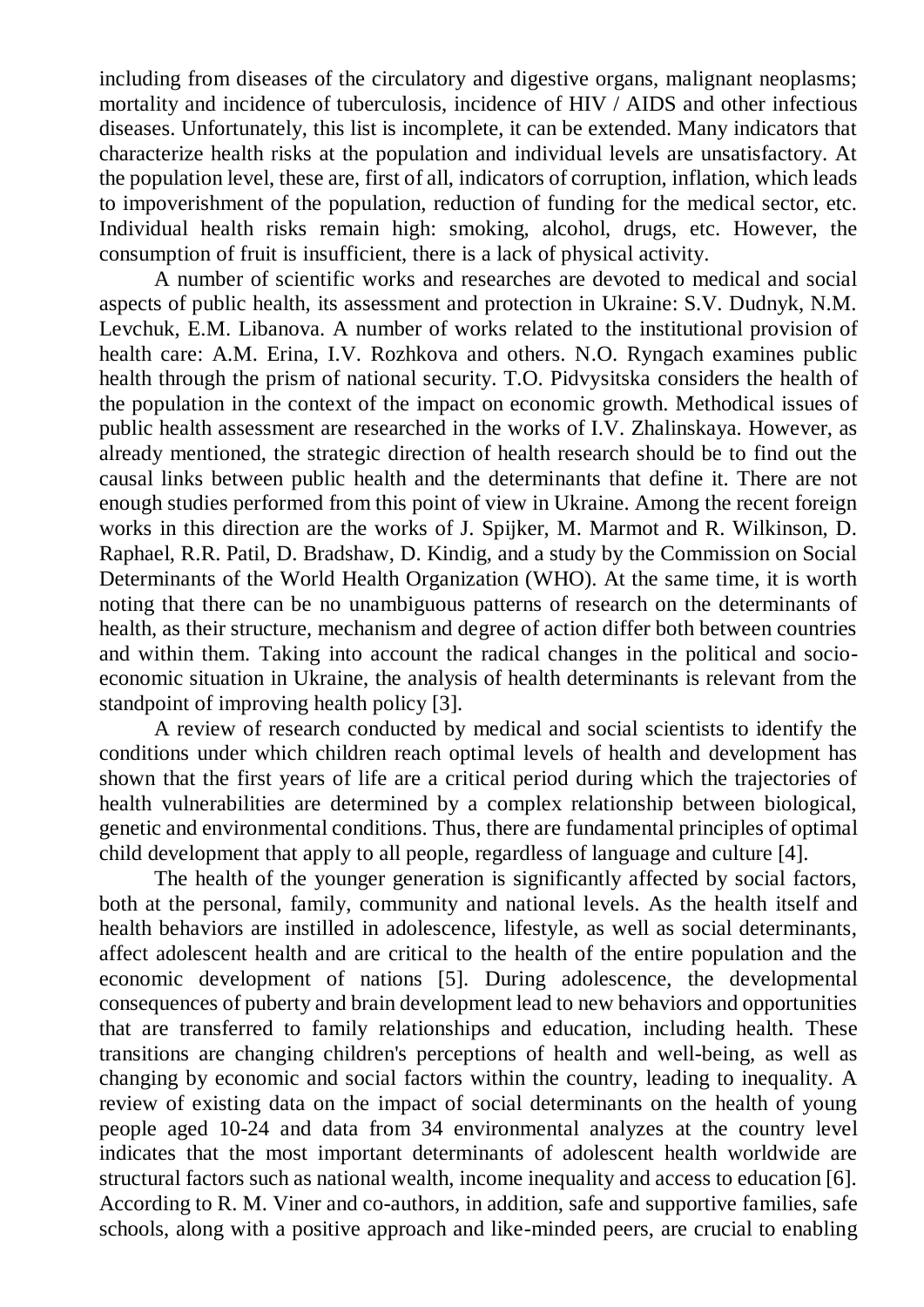young people to develop their potential and achieve better health in adulthood. Improving the health of adolescents around the world requires improving the daily lives of young people in families and in relationships with peers and in schools, addressing risks and protective factors in the social environment at the population level and focusing on factors that protect against various medical consequences. The most effective, according to researchers, are interventions in structural changes aimed at improving young people's access to education, employment and reducing the risk of transportrelated injuries.

**Conclusions and prospects for further research.** The study shows that:

• Determinants of health are conditions that determine differences in the health of individuals, groups or the population as a whole. The nature of the action of determinants on health in space and time is variable, so there is a need for their systematic study and analysis;

• There are lots of determinants of health. Therefore, they need systematization and structuring. Taking into account the magnitude of the impact on public health, three levels of determinants have been proposed: contextual, structural, and proximal. These levels are hierarchical. The highest level is contextual. It is a prerequisite for the formation of determinants of other levels. The lowest level is proximal, which actually determines the health of the individual under the influence of determinants of all levels. The essence of determinants of different levels does not change, only the form can change. However, some of them affect health indirectly, and others - directly. The main task is to find the most influential at the moment for a particular population determinants. Until recently, such studies in Ukraine were not comprehensive and were insufficiently taken into account during the formation of the health strategy;

• priority in determining health in modern conditions are socio-economic determinants: income and its distribution; employment; working conditions and unemployment; living conditions; social protection; social capital; social conflicts; early life; education, gender, etc. An analysis of recent publications shows that this group of determinants determines health by about 40%. However, this figure may vary depending on the country or territory for which the study is conducted. Therefore, the prospects for further research are to identify key indicators that characterize the determinants of health, to clarify the role of certain determinants in shaping the health of the population of Ukraine and its individual regions in the current socio-economic reality. Particular attention should be paid to socio-economic determinants: identifying correlations between them and determinants of public health: the essence and features of systematization of public health indicators in modern conditions in order to develop measures to improve public policy in the field of health, reducing mortality and morbidity, finding reserves to save financial resources spent on medicine.

## **REFERENCES**

1. Analysis of the demographic situation in Ukraine / L. A. Chepelevska, V. G. Dubinina, O. P. Rudnitskiy, O. V. Lyubinets // A basic explanation about the health of the population, the sanitary-epidemiological situation and the results of the efficiency of the system protect the health of Ukraine. 2015 rik / ed. V. Shafranskogo; Ministry of Health of Ukraine, DU "UISD Ministry of Health of Ukraine". Kiev, 2016, pp. 12–33. (ukr)